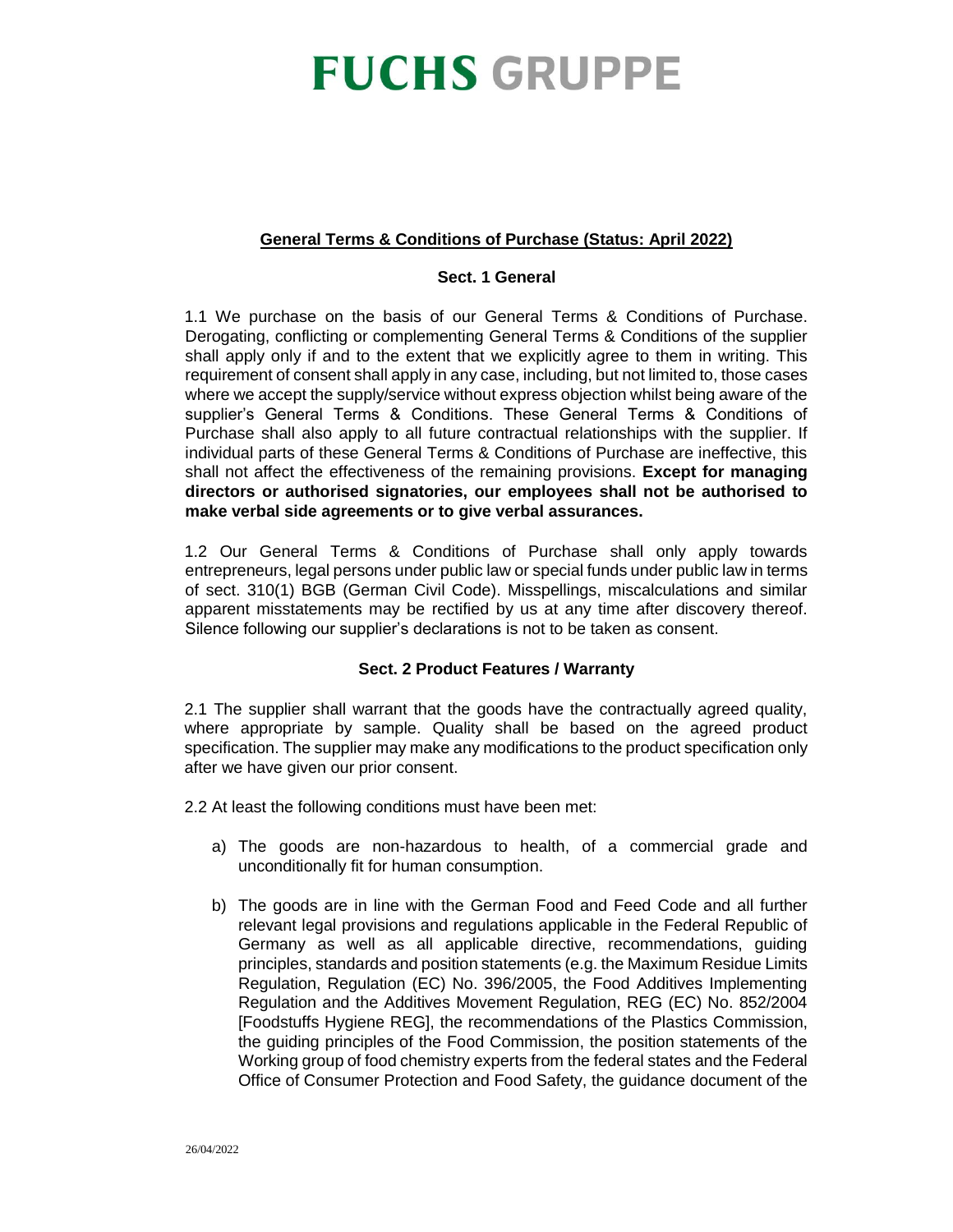European Spice Association (ESA) concerning unauthorised colouring substances in spices as well as the "Quality Minima Document" of the ESA) as well as the relevant further EU Regulations and Directives (among others Regulation (EC) No, 178/2002, Directive 2000/13/EC, Regulation (EC) No. 2092/91, Regulation (EC) No. 466/2001).

- c) In terms of manufacturing, quality and usability, the goods are in line with the generally recognised codes of practice (technical standards, regulations, procedures, conditions etc.), the occupational safety and health regulations, the accident prevention regulations, environmental protection law as well as the provisions of the Act on Technical Working Equipment.
- d) Labelling and marking of the goods or of their packaging as well as the health, veterinary and other certificates supplied with them are each in line with the respective legal regulations and ordinances applicable in the country of destination of the goods at the time of their arrival.
- e) The supplier shall maintain and apply an internal control system pursuant to HACCP (Hazard Analysis and Critical Control Points) and GMP (Good Manufacturing Practice) to ensure food quality.
- f) The goods have not been irradiated.
- g) The goods are not subject to labelling pursuant to the EU Regulation concerning the traceability and labelling of genetically modified organisms and the traceability of food and feed products produced from genetically modified organisms and the EU Regulation on genetically modified food and feed.

The supplier shall regularly examine the goods at the supplier's own expense prior to supply and shall make sure that the goods are in line with the quality requirements above. The supplier shall document the checks ordered and/or personally performed by the supplier. Upon request, the supplier shall provide us with proof thereof.

If the supplier fails to meet the obligation to correctly label and mark the goods supplied by the supplier or their packaging, we shall be entitled to send the goods back to the supplier at the supplier's expense. The supplier shall be obliged to explicitly refer to any need for declaration, further to the existence of particular demands on storage and transport. Where any hazardous working substances are supplied, these are to be labelled in line with the Ordinance on Working Substances. To the extent that goods were purchased on approval of sample, we shall not be obliged to keep the original sample pending supply of the entire lot if the quality of the sample has been put down by us in writing following its examination.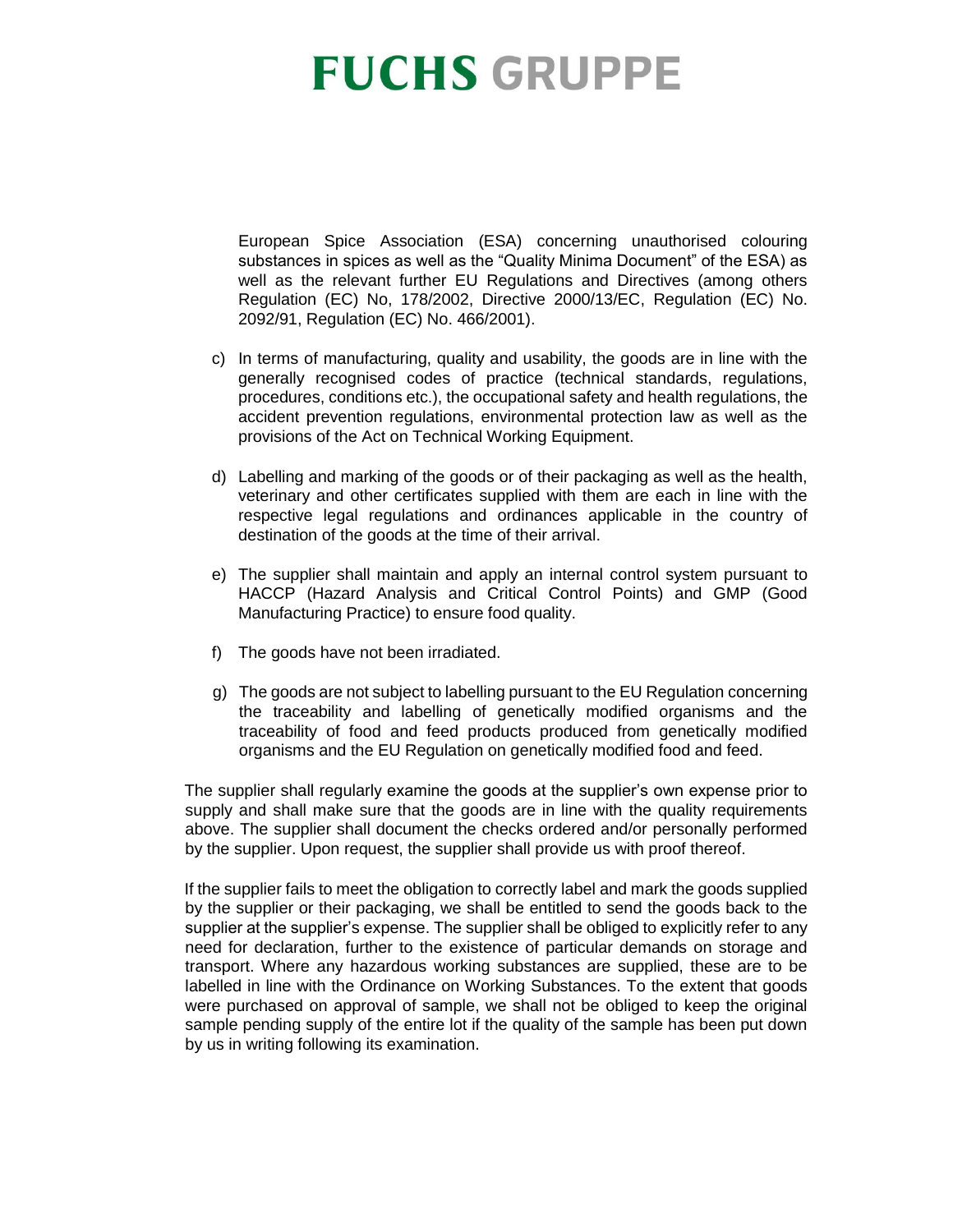2.3 The commercial duty to inspect and to give notice of defects shall be governed by the legal regulations (sect. 377, 381 HGB (German Commercial Code)) with the following proviso: our duty to inspect shall be limited to defects becoming manifest during our incoming goods inspection by an external examination inclusive of the bills of supply (e.g. transport damage, false and shortfall in supply) or during our quality control through sample checks. Other than that, it shall be relevant to what extent any inspection is advisable taking into account the circumstances of the individual case following the proper course of business. Our duty to give notice of defects for defects detected later shall remain unaffected. Notwithstanding our duty to inspect, our complaint (notice of defect) shall be deemed to be promptly and timely at any rate if it is sent off within 5 working days from detection or, for apparent defects, from supply. If any detrimental deviations from the product specification or from legal or regulatory stipulations are detected upon examination of the goods, the supplier shall bear the costs incurred in connection with the relating sample taking and examination as well as with any necessary further examinations.

2.4 We are entitled to the statutory warranty rights in full. In particular, we shall be entitled to demand the supplier, at our option, to remedy the defect or to supply of a thing or service free of defects. The supplier shall be obliged to bear all expenses necessary for the purpose of cure. If the supplier fails to perform cure within the reasonable time limit set by us or if cure fails or is unreasonable for us, we shall be entitled to withdraw from the contract or to reduce the purchase price. Setting any time limit shall not be required if cure fails or is unreasonable or in the further cases provided for by law. Moreover, we may claim damages and reimbursement of expenses under the legal regulations. If only part of a supply of goods is defective, we shall be entitled, but not obliged, to partially withdraw from the contract regarding the defective goods. If the supplier is obliged to pick up any goods objected to from us, these shall be picked up from us. Except for injury to life, body or health or for any violation of essential contractual duties (obligations, the fulfilment of which shall be a prerequisite for enabling proper implementation of the contract in the first place and on compliance with which the contract partner regularly relies and may regularly rely) by wilful intent or gross negligence, we shall be liable for damage caused to goods stored and objected to by us only up to the reasonably foreseeable amount typical under the contract.

2.5 By way of derogation from sect. 438(1) No. 3. BGB, the warranty period shall be three years and shall commence upon supply. To the extent that any acceptance has been agreed, the limitation period shall commence upon acceptance.

2.6 Even if the goods supplied are ingredients for the goods (re)sold by us, we may demand from the supplier reimbursement of the expenses we had to bear in the relationship to our customer (purchaser) under sect. 439 (2) and (3) BGB as well as sect. 475 (4) and (6) BGB if the defect asserted by the customer already existed at the time risk passed to us.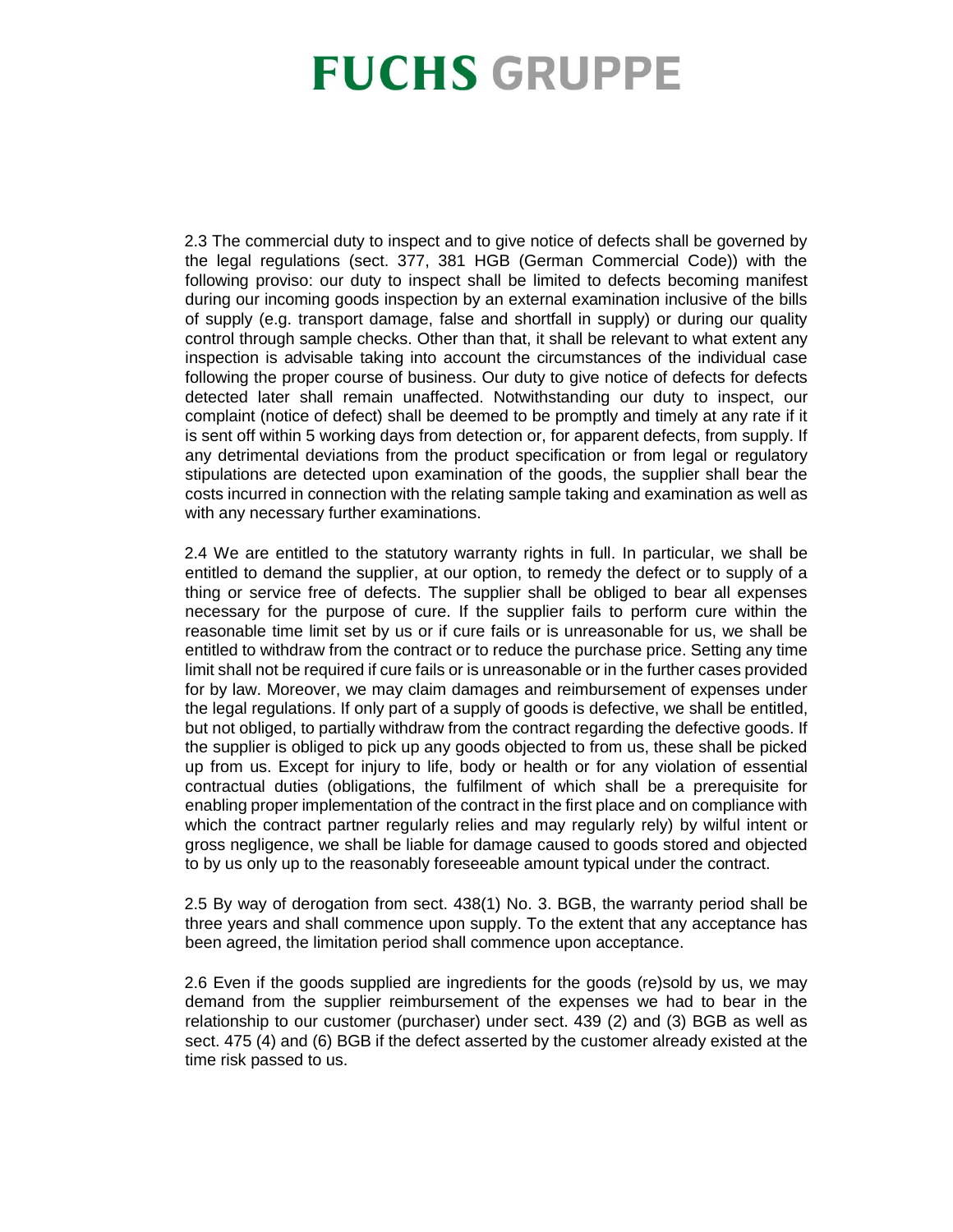2.7 On account of the defect asserted by the customer, the otherwise necessary setting of a time limit shall not be required for our rights as seller towards our supplier, as set out in sect. 437 BGB, if we had to take back the sold goods as a consequence of their defectiveness or the customer reduced the purchase price.

2.8 The regulations in paragraph 2.3 shall remain unaffected.

2.9 The claims for reimbursement of expenses provided in paragraph 2.6 shall become statute-barred three years after supply of the thing.

2.10 The limitation of our claims against the supplier on account of the defect, as provided in sect. 437 BGB and in paragraph 2.6, shall come into effect no earlier than two months after the time at which we have to meet the claims of our customer. This suspension of expiry of the limitation period shall end no later than five years after the time at which the supplier supplied the thing to us.

2.11 To the extent that the supplier is responsible for any product damage, the supplier has to indemnify us from damages claims of third parties if and when the origin falls within the supplier's controlling and organisational sphere and the supplier is personally liable in relation to third parties. The supplier shall also be obliged in this context to reimburse our expenses under sect. 683, 670 BGB and sect. 830, 840, 426 BGB which arise from or in connection with any recall campaign carried out by us. Other legal claims shall remain unaffected. The supplier has to take out adequate product liability insurance with a generalised minimum sum insured of EUR 10,000,000 per damage to person and property. The supplier has to prove the insurance cover upon request.

2.12 The supplier agrees that we may inspect the supplying site without notice at any time during working hours, e.g. as part of an external audit.

### **Sect. 3 Supply Time / Default in Supply**

The supply time shall depend on the purchase order date. The agreed supply dates shall be binding. Compliance with the supply date / term of supply shall be governed by the time of receipt of the goods at the place of receipt specified by us. If the supplier is unable to comply with the agreed date, the supplier has to advise us thereof in writing without delay, stating the reasons and the anticipated duration of delay. If the agreed supply date is not complied with by reason of any circumstance for which the supplier is responsible, we shall be entitled to claim damages or to withdraw from the contract after a reasonable grace period set by us has expired to no avail. The legal provisions on the dispensability of setting a time limit as well as the further legal rights on account of default in supply shall remain unaffected. In the event of default in supply, we shall be entitled to demand a lump-sum compensation for default of 1% of the agreed order total of the goods supplied belatedly per completed week, up to a maximum of 5%. In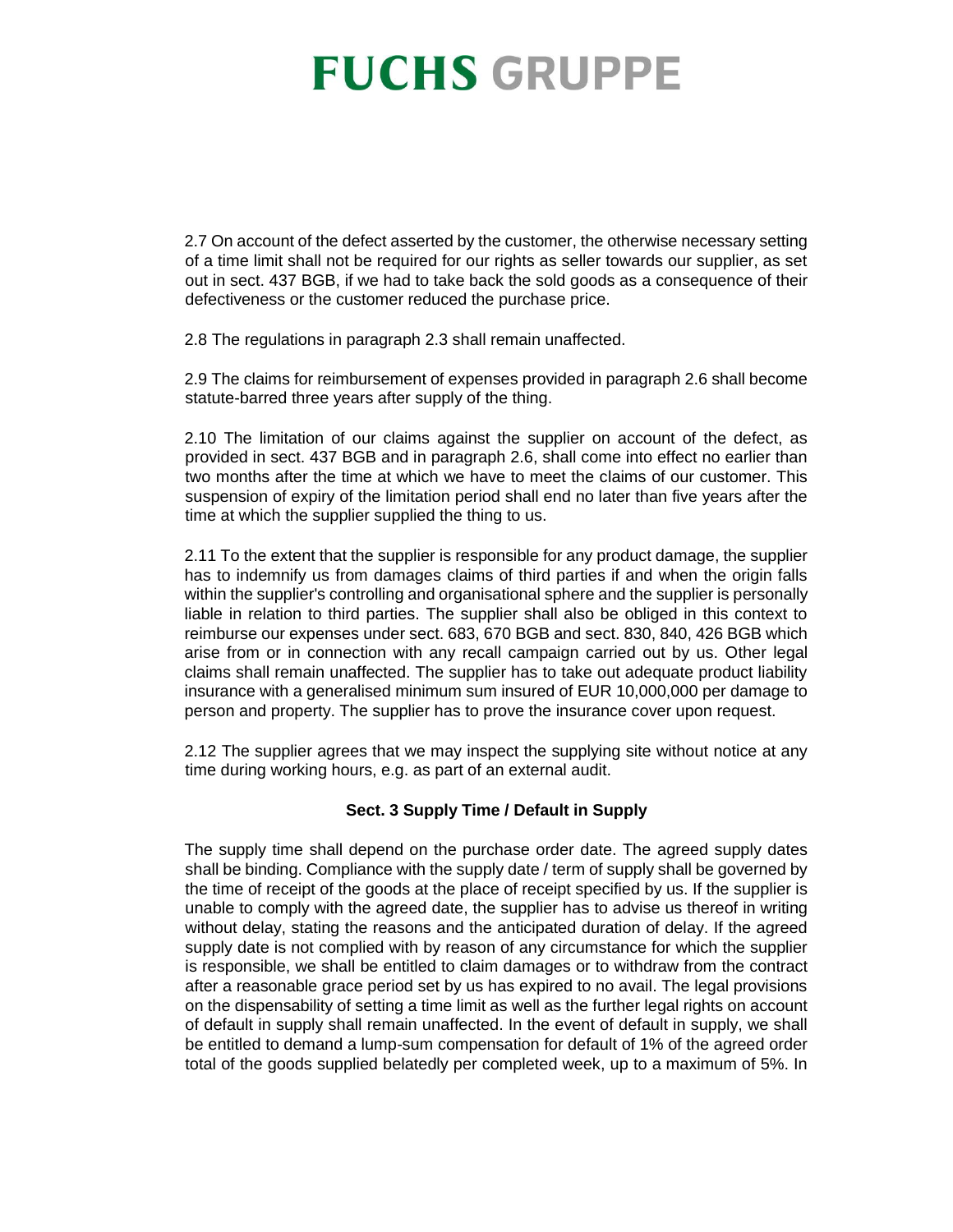addition, we reserve the right to additionally assert any damage caused by the delay that is greater than the lump-sum compensation for default.

#### **Sect. 4 Prices / Shipment / Packaging**

The agreed prices shall be firm prices, irrespective of any currency fluctuations. For domestic suppliers, the prices shall be subject to the statutory VAT. Unless agreed otherwise in writing (DDP, Incoterms 2020, for import transactions), each supply shall be performed "free domicile" to the place of receipt indicated by us, including packaging, transport and insurance as well as any customs clearance costs. The supplier has to comply with relevant national and international packing, labelling and transportation regulations. Disposal costs arising for supplied product packaging shall be borne by the supplier. For goods subject to a minimum shelf life, the best before date must be stated on the packaging. A batch-related analysis certificate is to be enclosed to each supply.

#### **Sect. 5 Passing of Risk / Transport Risk**

Unless agreed otherwise, risk shall pass to us upon acceptance of the goods in all cases, regardless of the agreed terms of supply. The supplier shall bear the transport risk, even if the goods are not supplied by own or by vehicles selected by the supplier. The supplier shall be liable for ensuring that the means of transport used is suited to guarantee any refrigeration temperature necessary for the goods, but also otherwise suitable for properly transporting the goods and, in particular, meets food regulatory requirements.

#### **Sect. 6 Force Majeure**

In cases of force majeure, we shall be exempt from the obligation to accept the goods for the duration and to the extent of the impact. Force majeure shall be any event beyond our control by which we are prevented from meeting our obligations in whole or in part, including epidemics, pandemics, fire damage, floods, strikes and lawful lockouts as well as business disruptions caused through no fault of our own or regulatory decrees. We shall advise the supplier of the occurrence as well as discontinuation of force majeure without delay and shall make every effort to remedy force majeure and to limit its impacts to the extent possible. Where force majeure occurs, we shall coordinate with the supplier on the further course of action and shall determine jointly whether the products not supplied in addition during that period are to be supplied in arrears after its ending. The right of either party to the contract to terminate the contract for a compelling reason in case of prolonged force majeure shall remain unaffected.

#### **Sect. 7 Invoice / Payment**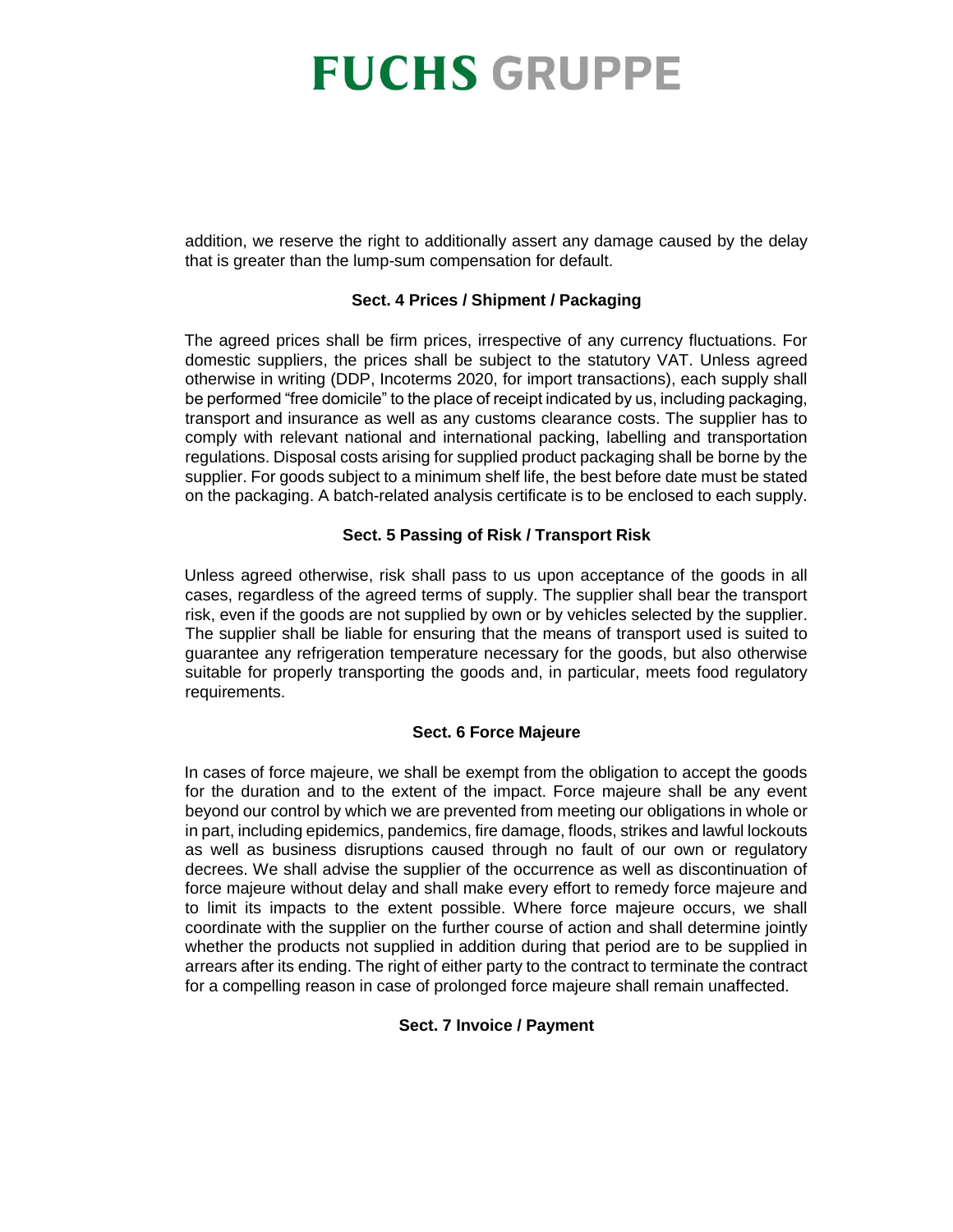7.1 Invoices are to be submitted to us separately and in due form in duplicate with all associated documents and data following completed supply. The invoice must contain supply address, item designation, day of supply, quantity of supply and supply note number. Quantity and price indications on the invoice must be in line with the weights, prices and commercial categories established upon handover (goods receipt). Invoices are to be issued on the day of supply at the earliest and must not be enclosed to the shipments. Invoices not properly submitted shall be deemed received by us only as from the time of accuracy. Quantity, number of pieces and item must be stated on the supply note. If the supply note or invoice contains any incomplete or incorrect statements, we shall return the document to the supplier. In this case, we may deduct EUR 20.00 as handling fee per supply note or invoice. In case of faulty supply, we shall be entitled to withhold the payment proportionately to the value pending proper fulfilment.

7.2 The contractual payments shall be due from us 30 calendar days after completed receipt of the goods by us. Where the goods were received prior to the receipt of the related invoice or any equivalent payment schedule, commencement of the term of payment referred to above shall be governed by the date of receipt of a proper invoice or an equivalent payment schedule. The legal precedence of differing agreements made in a given case shall not be affected by the regulations under sentences 1 and 2 above.

#### **Sect. 8 Place of Performance / Place of Jurisdiction / Choice of Law**

8.1 Unless otherwise agreed, place of performance for the obligation of supply shall be the address for shipment or place of dispatch desired by us; place of performance for all remaining obligations of both parties shall be our registered office. If the seller is a merchant in terms of the Commercial Code, a legal person under public law or a special fund under public law, the place of exclusive, also international, jurisdiction shall be our registered office. We shall be entitled, however, to sue the supplier at the supplier's place of general jurisdiction.

8.2 The interpretation of this agreement as well as any dispute from and/or in connection with this agreement shall, at the parties' will, be subject to the respective law applicable in Germany and German understanding of the law. Any application of the conflict of laws (i.e. backward or onward references under German law) as well as the UN Sales Law (CISG) shall be excluded at the parties' will.

### **Sect. 9 Property Rights**

9.1 In accordance with 9.2, the supplier warrants for the fact that property rights of third parties in countries of the European Union or other countries in which the supplier